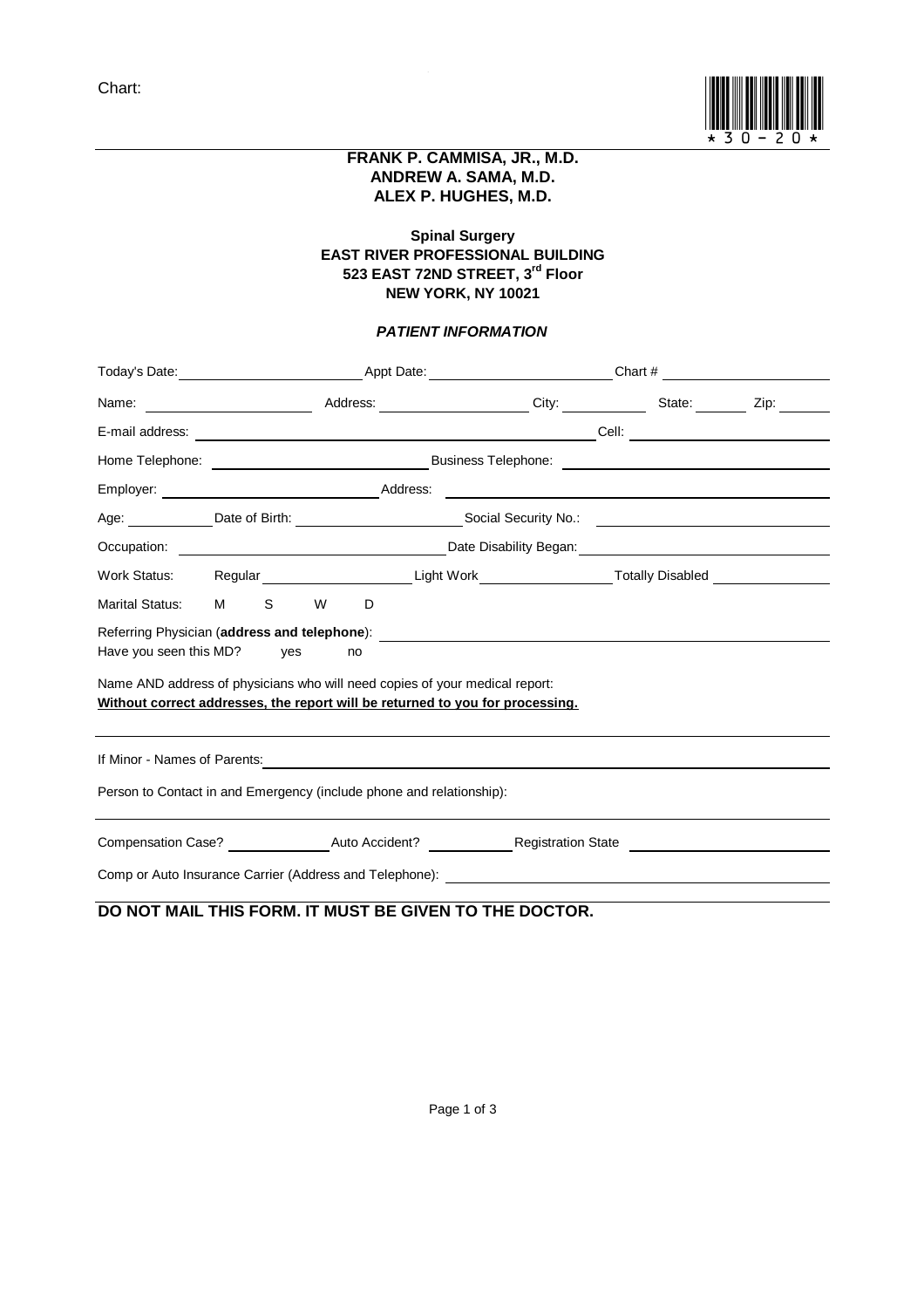| iar |  |
|-----|--|
|-----|--|



| WCB/NF POLICY HOLDER:                                                            | POLICY NO:                                                                                                                          |
|----------------------------------------------------------------------------------|-------------------------------------------------------------------------------------------------------------------------------------|
| <b>CARRIER CASE NUMBER:</b>                                                      | <b>WCB NUMBER:</b>                                                                                                                  |
| <b>HOSPITAL AND MAJOR MEDICAL INSURANCE</b>                                      |                                                                                                                                     |
| MAJOR MEDICAL COMPANY (doctor's coverage) (address, policy/group number):        |                                                                                                                                     |
| HOSPITAL INSURANCE (address, policy/group number):                               |                                                                                                                                     |
|                                                                                  |                                                                                                                                     |
| I have not hospitalization insurance / I have no major medical                   |                                                                                                                                     |
| DATE OF INJURY / ONSET OF SYMPTOMS:                                              | Lawsuit Pending*:<br>ves<br>no                                                                                                      |
| except to provide true and accurate copies of any medical records in possession. | *Should any litigation arise, it is understood and agreed that the treating physician will not participate in any way in litigation |

X Signature of Patient

**Credit Card Authorization-** I authorize, when requested by me **over the phone**, use of my credit card for outstanding charges.

**Fee for the initial consultation is: \$600.00 This fee does not apply to patients who are covered by Medicare, Workmen's Compensation, No Fault and participating managed care plans. This charge is for the doctor's consultation only.** It does not include X-Rays or other services which may be rendered. We do not accept assignment of insurance. This fee is payable ON THE DAY OF YOUR VISIT.

#### **Delinquent payment fee, collection cost and attorneys fee:**

It is understood that the patient or other responsible party shall pay Dr. Cammisa / Dr. Sama / Dr. Hughes within thirty days after receipt of a bill from Dr. Cammisa / Dr. Sama / Dr. Hughes stating that the balance is due. In the event that full payment is not made within thirty-five days of the mailing of said bill, unless agreed in writing to the contrary, the patient or other responsible party will be charged an interest rate of 9% per annum on all accounts not paid in full by the due date. If the delinquent balance is not paid in a timely manner after the final due date, and the doctor employs a collection agency or attorney, you will be required to pay collection fees and other related costs, including reasonable attorneys' fees, in addition to your balance due, plus interest as aforesaid.

Relevant state laws shall govern this understanding. Further, you agree that in any action to collect payment hereunder, you hereby waive your right to trial by jury and the right to interpose counterclaims in any action brought for enforcement of the agreement. You may bring separate action for any disputes you may have with the doctor related to the contract or otherwise.

#### *X-Rays left at the office and X-rays taken at The Hospital for Special Surgery are stored together at the hospital (600- 1134). X-Rays are not stored in our office.*

Please note that during the course of your treatment, there will be occasionally be the need for conferences with other doctors, phone consultations with and regarding you, and the like. For this purpose we retain your signature on file authorizing us to bill your insurance carrier for these efforts. You are NOT billed directly for additional consulting services performed out of the context of your visit to us. **Please bring insurance forms, completed and signed, with you for this purpose.**

I request that payment of authorized **MEDICARE** benefits and all insurances be made either to me or on my behalf to Dr. Cammisa / Dr. Sama / Dr. Hughes for services furnished to me by the provider. I authorize any holder of medical information about me to release to the Centers for **MEDICARE** and Medicaid Services and its agents any information needed to determine these benefits or the benefits payable for related services.

I authorize insurance payments be made directly to Dr. Cammisa / Dr. Sama / Dr. Hughes

| Policy Holder's Name:       | Date: |
|-----------------------------|-------|
| Policy Holder's Signature   | Date: |
| <b>Guarantor Signature:</b> | Date: |

Page 2 of 3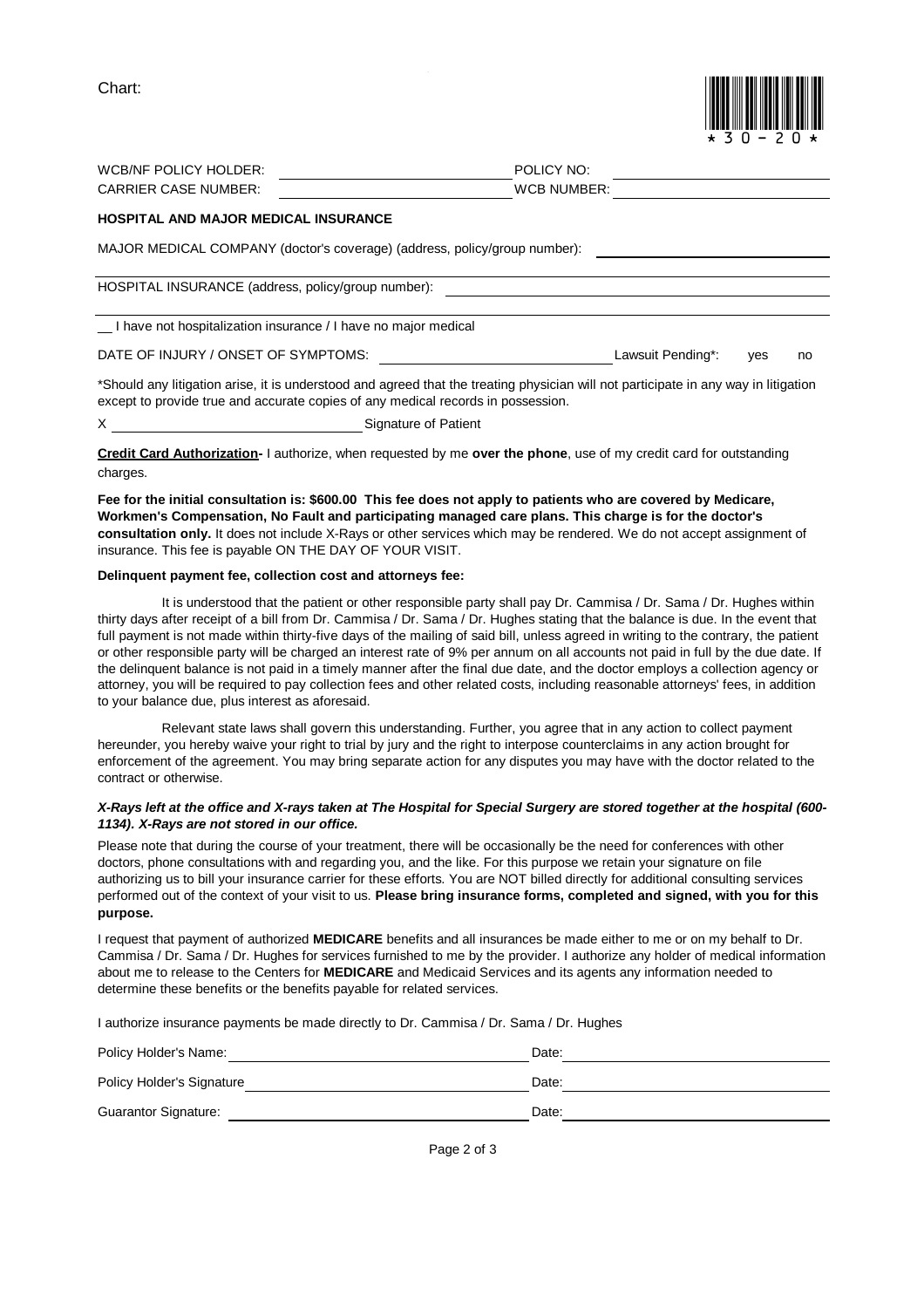Chart:



#### ANDREW A. SAMA M.D. ALEXANDER P. HUGHES M.D. FRANK P. CAMMISA JR. M.D., F.A.C.S

523 EAST 72ND STREET, 3<sup>rd</sup> Floor NEW YORK, NY 10021 EAST RIVER PROFESSIONAL BUILDING

> -- Telephone: 212/606-1946

I hereby authorize the use and disclosure of my individually identifiable health information as described below. I understand that this authorization is voluntary. I also agree that **Frank P. Cammisa, JR., M.D., P.C.** may request to use my prescription medication history from other healthcare providers or 3rd party pharmacy benefit payors for treatment purposes. Any health information disclosed pursuant to this authorization may be subject to redisclosure by the recipients and may no longer be protected by the Federal privacy regulations.

Patient Name: **Patient Name:** Social Security: (last 4 digits only)

Persons/Organizations authorized to use, disclose, or receive my information:

Specific description of the information to be used and disclosed (including date(s)):

Description of each purpose regarding the use or disclosure of my health information:

At the request of the patient.

| I understand that this authorization will expire on:                                                                                                                                                                                               | Initials        |  |
|----------------------------------------------------------------------------------------------------------------------------------------------------------------------------------------------------------------------------------------------------|-----------------|--|
| I understand that I may refuse to sign this form and that my<br>health care and the payment for my health care will not be<br>affected if I do not sign this form,                                                                                 | <b>Initials</b> |  |
| I understand that I will get a copy of this form after I sign it.                                                                                                                                                                                  | <b>Initials</b> |  |
| I understand that I may revoke this authorization at any time by<br>notifying the Practice in writing, but if I do, the revocation will not<br>have any effect on the actions the Practice has already taken in<br>reliance on this authorization. | <b>Initials</b> |  |

Signature of patient

**Date** 

If this authorization is signed by a patient's representative, please complete the following:

Printed name of patient's representative

Relationship to the patient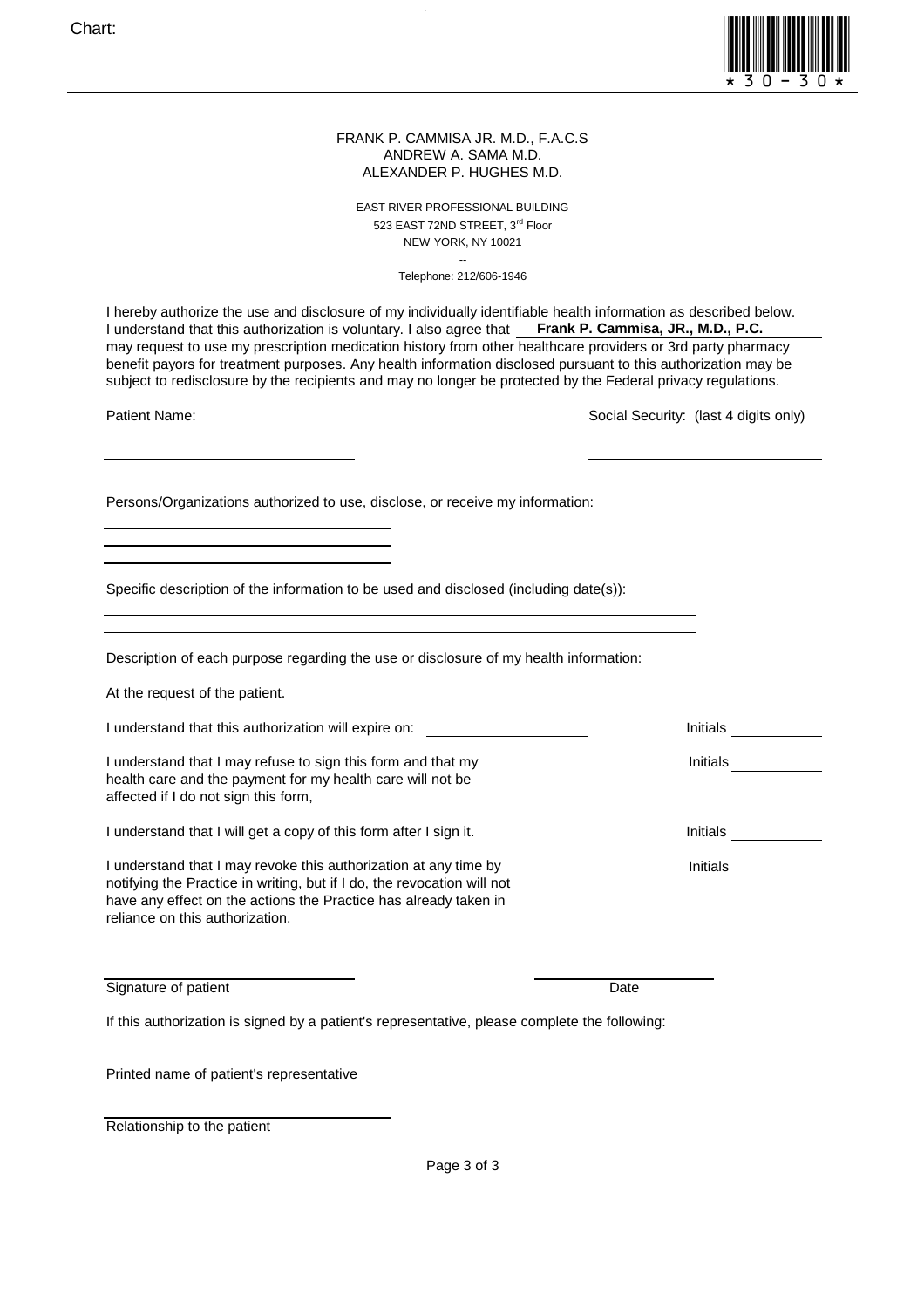

#### **OSWESTRY DISABILITY INDEX**

This questionnaire is designed to give your clinician/physician information as to how your back pain has affected your ability to manage in everyday life. Please answer every section and mark only the ONE box which best applies to you at this moment.

| Name:                                                                                       | 1/23/2019<br>Date:                                                                        |
|---------------------------------------------------------------------------------------------|-------------------------------------------------------------------------------------------|
| $\square$ Baseline<br>$\Box$ 6 weeks<br>$\Box$ 3 months<br>$\Box$ 6 months<br>$\Box$ 1 year | $\square$ 2 years<br>$\Box$ Other                                                         |
| SECTION 1 - PAIN INTENSITY                                                                  | SECTION 6 - STANDING                                                                      |
| $\square_0$ I have no pain at the moment                                                    | $\square_0$ I can stand as long as I want without extra pain.                             |
| $\Box_1$ The pain is very mild at the moment.                                               | $\Box$ <sub>1</sub> I can stand as long as I want but it gives me extra pain.             |
| $\Box_2$ The pain is moderate at the moment.                                                | $\Box$ <sub>2</sub> Pain prevents me from standing for more than 1 hour.                  |
| $\Box$ <sub>3</sub> The pain is fairly severe at the moment.                                | $\Box$ <sub>3</sub> Pain prevents me from standing for more than $\frac{1}{2}$ an hour.   |
| $\square_4$ The pain is very severe at the moment.                                          | $\Box_4$ Pain prevents me from standing for more than 10 minutes.                         |
| $\square_5$ The pain is the worst imaginable at the moment.                                 | $\square$ <sub>5</sub> Pain prevents me from standing at all.                             |
| SECTION 2 - PERSONAL CARE (Washing, Dressing, etc.)                                         | SECTION 7 - SLEEPING                                                                      |
| $\square_0$ I can look after myself normally without causing extra pain.                    | $\square_0$ My sleep is never disturbed by pain.                                          |
| $\Box_1$ I can look after myself normally but it is very painful.                           | $\Box_1$ My sleep is occasionally disturbed by pain.                                      |
| $\Box$ <sub>2</sub> It is painful to look after myself and I am slow and careful.           | $\Box_2$ Because of pain I have less than 6 hours sleep.                                  |
| $\Box$ <sub>3</sub> I need some help but manage most of my personal care.                   | $\square$ <sub>3</sub> Because of pain I have less than 4 hours sleep.                    |
| $\square$ <sub>4</sub> I need help every day in most aspects of self care.                  | $\square_4$ Because of pain I have less than 2 hours sleep.                               |
| $\square$ <sub>5</sub> I do not get dressed, wash with difficulty and stay in bed.          | $\square$ <sub>5</sub> Pain prevents me from sleeping at all.                             |
| SECTION 3 - LIFTING                                                                         | SECTION 8 - SEX LIFE                                                                      |
| $\square_0$ I can lift heavy weights without extra pain.                                    | $\square_0$ My sex life is normal and causes no extra pain.                               |
| $\Box_1$ I can lift heavy weights but it gives extra pain.                                  | $\Box_1$ My sex life is normal but causes some extra pain                                 |
| $\Box$ <sub>2</sub> Pain prevents me from lifting heavy weights off the floor, but I        | $\Box_2$ My sex life is nearly normal but is very painful.                                |
| can manage if they are conveniently positioned, e.g. on a table.                            | $\square$ <sub>3</sub> My sex life is severely restricted by pain.                        |
| $\Box$ <sub>3</sub> Pain prevents me from lifting heavy weights, but I can manage           | $\square_4$ My sex life is nearly absent because of pain.                                 |
| light to medium weights if they are conveniently positioned.                                | $\square$ <sub>5</sub> Pain prevents any sex life at all.                                 |
| $\square$ <sub>4</sub> I can lift only very light weights.                                  |                                                                                           |
| $\square_5$ I cannot lift or carry anything at all.                                         | SECTION 9 - SOCIAL LIFE<br>$\Box_0$ My social life is normal and causes me no extra pain. |
| SECTION 4 - WALKING                                                                         | $\Box_1$ My social life is normal but increases the degree of pain.                       |
| $\square_0$ Pain does not prevent my walking any distance.                                  | $\Box$ <sub>2</sub> Pain has no significant effect on my social life apart from           |
| $\square_1$ Pain prevents me walking more than 1 mile.                                      | limiting my more energetic interests, e.g., sports, etc.                                  |
| $\Box$ <sub>2</sub> Pain prevents me walking more than $\frac{1}{2}$ of a mile.             | $\square$ <sub>3</sub> Pain has restricted my social life and I do not go out as often.   |
| $\Box$ <sub>3</sub> Pain prevents me walking more than 100 yards.                           | $\square$ <sub>4</sub> Pain has restricted my social life to my home.                     |
| $\square$ <sub>4</sub> I can only walk using a stick or crutches.                           | $\square$ <sub>5</sub> I have no social life because of pain.                             |
| $\square$ <sub>5</sub> I am in bed most of the time and have to crawl to the toilet.        |                                                                                           |
|                                                                                             | SECTION 10 - TRAVELING                                                                    |
| <b>SECTION 5 - SITTING</b>                                                                  | $\square_0$ I can travel anywhere without pain.                                           |
| $\square_0$ I can sit in any chair as long as I like.                                       | $\Box$ <sub>1</sub> I can travel anywhere but it gives extra pain.                        |
| $\Box$ <sub>1</sub> I can sit in my favorite chair as long as I like.                       | $\Box$ <sub>2</sub> Pain is bad, but I manage journeys over 2 hours.                      |
| $\Box$ <sub>2</sub> Pain prevents me from sitting for more than 1 hour.                     | $\square$ <sub>3</sub> Pain restricts me to journeys of less than 1 hour.                 |
| $\square$ <sub>3</sub> Pain prevents me from sitting more than $\frac{1}{2}$ an hour.       | $\square_4$ Pain restricts me to short necessary journeys under 30 min.                   |
| $\square_4$ Pain prevents me from sitting more than 10 minutes.                             | $\square$ <sub>5</sub> Pain restricts me from traveling except to receive treatment.      |
| $\square$ <sub>5</sub> Pain prevents me from sitting at all.                                |                                                                                           |
| HOSPITAL                                                                                    | Formatted 3/2015                                                                          |
| FOR<br>SPECIAL<br><b>SURGERY</b>                                                            | © Fairbank, JC (1980)                                                                     |

Version 2.0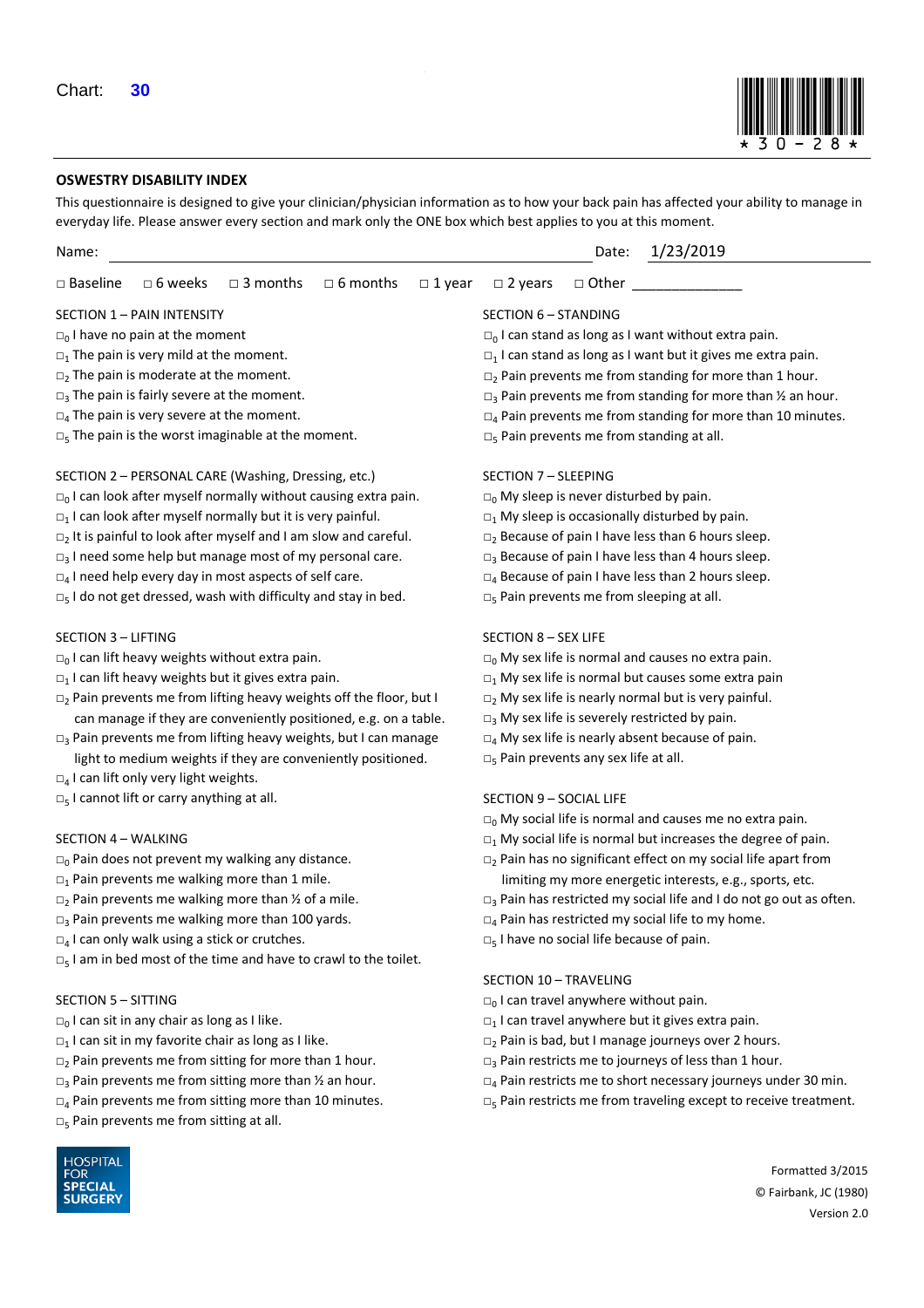

© Vernon, H. & Mior, S. (1991)

#### **NECK DISABILITY INDEX**

This questionnaire is designed to give your clinician/physician information as to how your neck pain has affected your ability to manage in everyday life. Please answer every section and mark only the ONE box which best applies to you at this moment.

| Name:                                                                             | 1/23/2019<br>Date:                                                                       |
|-----------------------------------------------------------------------------------|------------------------------------------------------------------------------------------|
| $\Box$ 3 months<br>$\Box$ 6 months<br>$\Box$ Baseline<br>$\Box$ 6 weeks           | $\Box$ 1 year<br>$\Box$ 2 years<br>□ Other                                               |
| SECTION 1 - PAIN INTENSITY                                                        | SECTION 6 - CONCENTRATION                                                                |
| $\square_0$ I have no pain at the moment                                          | $\square_0$ I can concentrate fully when I want to with no difficulty.                   |
| $\Box_1$ The pain is very mild at the moment.                                     | $\Box_1$ I can concentrate fully when I want to with slight difficulty.                  |
| $\Box_2$ The pain is moderate at the moment.                                      | $\Box$ <sub>2</sub> I have a fair degree of difficulty in concentration when I want to.  |
| $\Box$ <sub>3</sub> The pain is fairly severe at the moment.                      | $\Box$ <sub>3</sub> I have a lot of difficulty in concentrating when I want to.          |
| $\Box_4$ The pain is very severe at the moment.                                   | $\Box_4$ I have a great deal of difficulty in concentrating when I want to.              |
| $\Box$ <sub>5</sub> The pain is the worst imaginable at the moment.               | $\square_5$ I cannot concentrate at all.                                                 |
| SECTION 2 - PERSONAL CARE (Washing, Dressing, etc.)                               | SECTION 7 - SLEEPING                                                                     |
| $\Box_0$ I can look after myself normally without causing extra                   | $\square_0$ I have no trouble sleeping.                                                  |
| pain.                                                                             | $\Box_1$ My sleep is slightly disturbed (less than 1 hr. sleepless).                     |
| $\Box_1$ I can look after myself normally but it is very painful.                 | $\Box$ <sub>2</sub> My sleep is mildly disturbed (1-2 hrs. sleepless).                   |
| $\Box$ <sub>2</sub> It is painful to look after myself and I am slow and          | $\Box$ <sub>3</sub> My sleep is moderately disturbed (2-3 hrs. sleepless).               |
| careful.                                                                          | $\square_4$ My sleep is greatly disturbed (3-5 hrs. sleepless).                          |
| $\Box$ <sub>3</sub> I need some help but manage most of my personal care.         | $\square_5$ My sleep is completely disturbed (5-7 hrs. sleepless).                       |
| $\Box_4$ I need help every day in most aspects of self care.                      |                                                                                          |
| $\Box$ <sub>5</sub> I do not get dressed, wash with difficulty and stay in bed.   | SECTION 8 - DRIVING                                                                      |
|                                                                                   | $\Box_0$ I can drive my car without any neck pain.                                       |
| SECTION 3 - LIFTING                                                               | $\Box$ <sub>1</sub> I can drive my car as long as I want with slight pain in my neck.    |
| $\square_0$ I can lift heavy weights without extra pain.                          | $\Box$ <sub>2</sub> I can drive my car as long as I want with moderate pain in my neck.  |
| $\Box$ <sub>1</sub> I can lift heavy weights but it gives extra pain.             | $\Box$ <sub>3</sub> I can't drive my car as long as I want because of moderate pain in m |
| $\Box_2$ Pain prevents me from lifting heavy weights off the floor,               | neck.                                                                                    |
| but I can manage if they are conveniently positioned, e.g.                        | $\Box_4$ I can hardly drive at all because of severe pain in my neck.                    |
| on a table.                                                                       | $\Box$ <sub>5</sub> I can't drive my car at all because of severe pain in my neck.       |
| $\Box_3$ Pain prevents me from lifting heavy weights, but I can                   |                                                                                          |
| manage light to medium weights if they are conveniently                           | SECTION 9 - WORK                                                                         |
| positioned.                                                                       | $\square_0$ I can do as much work as I want to.                                          |
| $\square_4$ I can lift only very light weights.                                   | $\Box_1$ I can only do my usual work, but no more.                                       |
| $\square$ <sub>5</sub> I cannot lift or carry anything at all.                    | $\Box$ <sub>2</sub> I can do most of my usual work, but no more.                         |
|                                                                                   | $\square$ <sub>3</sub> I cannot do my usual work.                                        |
| SECTION 4 - READING                                                               | $\square$ <sub>4</sub> I can hardly do any work at all.                                  |
| $\Box_0$ I can read as much as I want to with no pain in my neck.                 | $\square$ <sub>5</sub> I cannot do any work at all.                                      |
| $\Box_1$ I can read as much as I want to with slight pain in my<br>neck.          | SECTION 10 - RECREATION                                                                  |
| $\Box$ <sub>2</sub> I can read as much as I want with moderate neck               | $\Box_0$ I am able to engage in all of my recreational activities with no                |
| pain.                                                                             | neck pain at all.                                                                        |
| $\Box$ <sub>3</sub> I can't read as much as I want because of moderate neck pain. | $\Box$ <sub>1</sub> I am able to engage in all of my recreational activities with some   |
| $\Box_4$ I can hardly read at all because of severe pain in my                    | pain in my neck.                                                                         |
| neck.                                                                             | $\Box$ <sub>2</sub> I am able to engage in most, but not all of my recreational          |
| $\square$ <sub>5</sub> I cannot read at all.                                      | activities because of pain in my neck.                                                   |
|                                                                                   | $\Box$ <sub>3</sub> I am able to engage in a few, but not all of my recreational         |
| SECTION 5 - HEADACHES                                                             | activities because of pain in my neck.                                                   |
| $\square_0$ I have no headaches at all.                                           | $\Box_4$ I can hardly do any recreational activities because of the pain                 |
| $\Box$ <sub>1</sub> I have slight headaches which come infrequently.              | in my neck.                                                                              |
| $\Box$ <sub>2</sub> I have moderate headaches which come infrequently.            | $\Box$ <sub>5</sub> I cannot do any recreational activities at all because of the pain   |
| $\Box$ <sub>3</sub> I have moderate headaches which come frequently.              | in my neck.                                                                              |
| $\Box_4$ I have severe headaches which come frequently.                           |                                                                                          |
| $\square$ <sub>5</sub> I have headaches almost all the time.                      |                                                                                          |
|                                                                                   |                                                                                          |
| <b>HOSPITAL</b><br><b>FOR</b>                                                     | Formatted 3/2015                                                                         |

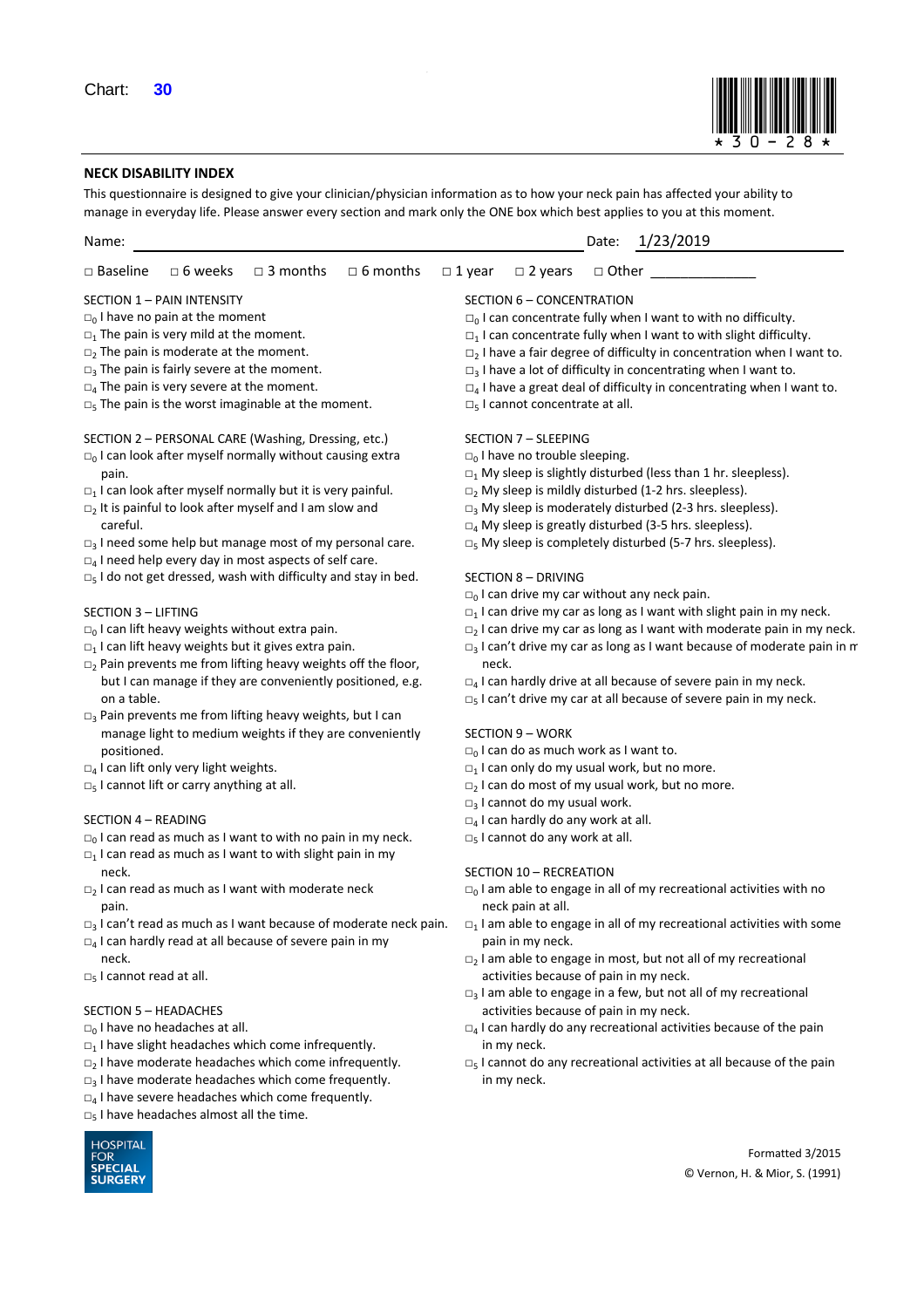| Name:<br>Chart:<br>Date:<br>3<br>$\Box$                                                                                                                                                                                                                                                                                                                                                                       |
|---------------------------------------------------------------------------------------------------------------------------------------------------------------------------------------------------------------------------------------------------------------------------------------------------------------------------------------------------------------------------------------------------------------|
| Date:<br><u> 1989 - Johann Harry Harry Harry Harry Harry Harry Harry Harry Harry Harry Harry Harry Harry Harry Harry Harry</u>                                                                                                                                                                                                                                                                                |
| Age:<br><u> 1989 - Johann Barn, mars ar breithinn ar chuid ann an t-Alban ann an t-Alban ann an t-Alban ann an t-Alban a</u>                                                                                                                                                                                                                                                                                  |
| Please circle one:<br>Left hand dominant<br>Right hand dominant<br>Ambidextrous                                                                                                                                                                                                                                                                                                                               |
| Previous spinal surgery (*Include date, procedure, names of surgeons, results and/or complications):                                                                                                                                                                                                                                                                                                          |
|                                                                                                                                                                                                                                                                                                                                                                                                               |
| List your primary symptoms in order of importance (i.e. low back pain, neck pain, headaches, arm/leg weakness, sensation<br>changes, imbalance, etc):                                                                                                                                                                                                                                                         |
| $\overline{1}$ ) $\overline{1}$ $\overline{1}$ $\overline{1}$ $\overline{1}$ $\overline{1}$ $\overline{1}$ $\overline{1}$ $\overline{1}$ $\overline{1}$ $\overline{1}$ $\overline{1}$ $\overline{1}$ $\overline{1}$ $\overline{1}$ $\overline{1}$ $\overline{1}$ $\overline{1}$ $\overline{1}$ $\overline{1}$ $\overline{1}$ $\overline{1}$ $\overline{1}$ $\overline{1}$ $\overline$                         |
| $2)$ $\overline{\phantom{a}}$                                                                                                                                                                                                                                                                                                                                                                                 |
| $3)$ and $\overline{\phantom{a}}$ and $\overline{\phantom{a}}$ and $\overline{\phantom{a}}$ and $\overline{\phantom{a}}$ and $\overline{\phantom{a}}$ and $\overline{\phantom{a}}$ and $\overline{\phantom{a}}$ and $\overline{\phantom{a}}$ and $\overline{\phantom{a}}$ and $\overline{\phantom{a}}$ and $\overline{\phantom{a}}$ and $\overline{\phantom{a}}$ and $\overline{\phantom{a}}$ and $\overline$ |
| Do you have any of the following symptoms (if yes, please write location, severity, pertinent details):                                                                                                                                                                                                                                                                                                       |
| Weakness:<br><u> 1980 - Andrea Station Barbara, actor a component de la componentación de la componentación de la componentaci</u>                                                                                                                                                                                                                                                                            |
| Numbness:                                                                                                                                                                                                                                                                                                                                                                                                     |
| Pins & Needles: <u>Design and Constantine and Constantine and Constantine and Constantine and Constantine and Co</u>                                                                                                                                                                                                                                                                                          |
| <b>Balance Impairment:</b>                                                                                                                                                                                                                                                                                                                                                                                    |
| Gait disturbance (i.e. limping, leaning forward, etc.):                                                                                                                                                                                                                                                                                                                                                       |
| Bowel or bladder dysfunction: example and a series of the series of the series of the series of the series of the series of the series of the series of the series of the series of the series of the series of the series of                                                                                                                                                                                 |
| Date of onset of symptoms (Please describe any trauma/injury, motor vehicle accident, gradual, etc.):                                                                                                                                                                                                                                                                                                         |
|                                                                                                                                                                                                                                                                                                                                                                                                               |
| Surgeons or other doctors seen for this condition:                                                                                                                                                                                                                                                                                                                                                            |
|                                                                                                                                                                                                                                                                                                                                                                                                               |
| Any history of spine problems prior to current symptoms: (If yes, please give brief history)                                                                                                                                                                                                                                                                                                                  |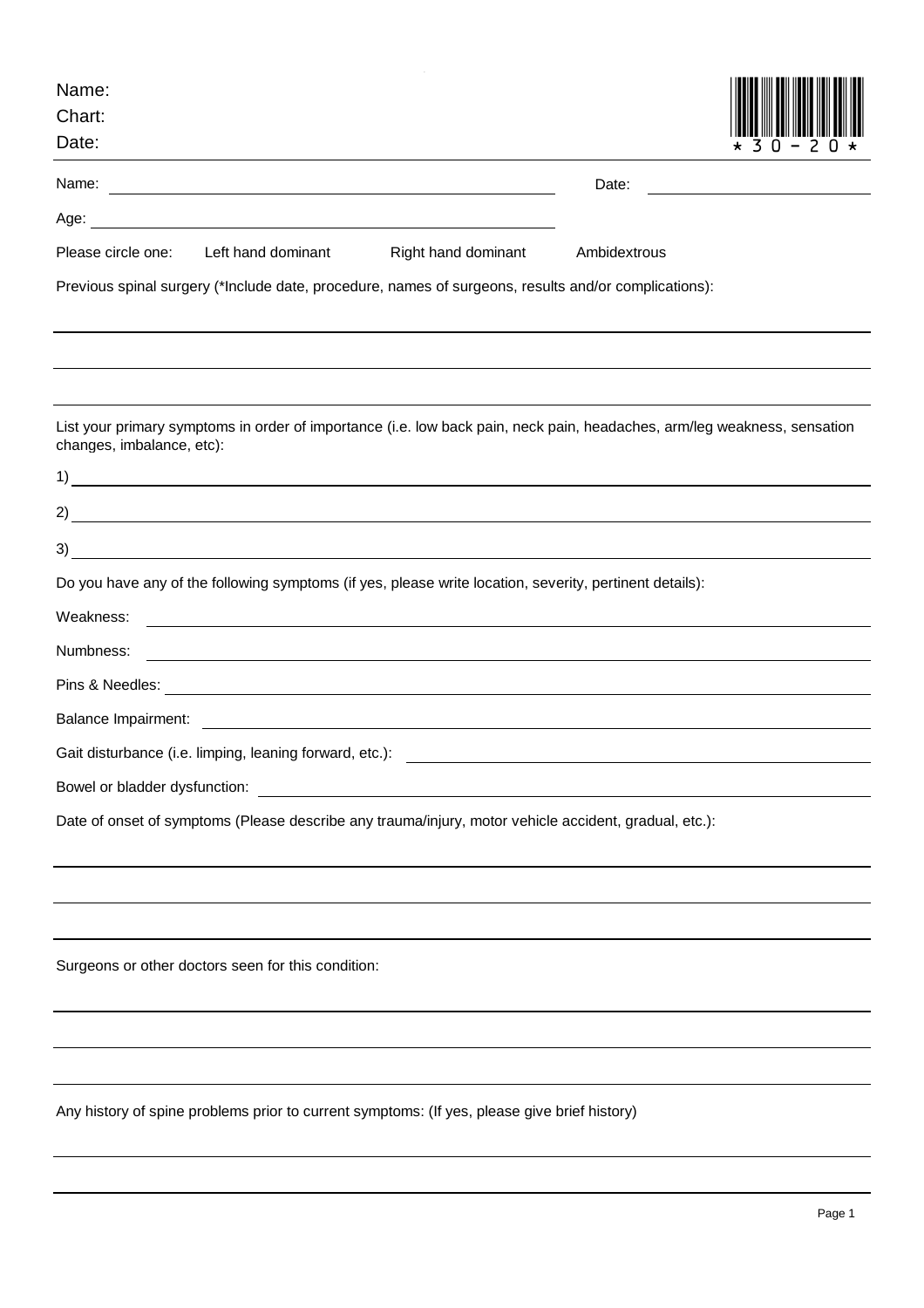| Name:<br>Chart:                                                                                |                                                                                |                                                                                                                                                                                                                                      |
|------------------------------------------------------------------------------------------------|--------------------------------------------------------------------------------|--------------------------------------------------------------------------------------------------------------------------------------------------------------------------------------------------------------------------------------|
| Date:                                                                                          |                                                                                |                                                                                                                                                                                                                                      |
| please indicate if these were helpful):                                                        |                                                                                | Have you had any of the following treatments for these symptoms (include dates, number of sessions, injections, etc. and                                                                                                             |
|                                                                                                |                                                                                |                                                                                                                                                                                                                                      |
|                                                                                                |                                                                                | Facet Injections: <u>example and a series of the series of the series of the series of the series of the series of the series of the series of the series of the series of the series of the series of the series of the series </u> |
|                                                                                                |                                                                                |                                                                                                                                                                                                                                      |
|                                                                                                |                                                                                |                                                                                                                                                                                                                                      |
|                                                                                                |                                                                                |                                                                                                                                                                                                                                      |
|                                                                                                |                                                                                |                                                                                                                                                                                                                                      |
|                                                                                                |                                                                                |                                                                                                                                                                                                                                      |
|                                                                                                |                                                                                |                                                                                                                                                                                                                                      |
| List tests taken with date: (X-rays, MRI, CT, Myelogram, Discogram, EMG, Bone Scan)            |                                                                                |                                                                                                                                                                                                                                      |
|                                                                                                |                                                                                |                                                                                                                                                                                                                                      |
|                                                                                                |                                                                                |                                                                                                                                                                                                                                      |
|                                                                                                |                                                                                |                                                                                                                                                                                                                                      |
| Have you had a fracture or broken bone over the age of 50? _______ Yes ________                |                                                                                | No                                                                                                                                                                                                                                   |
| Do you take Vitamin D and Calcium? Yes No                                                      |                                                                                |                                                                                                                                                                                                                                      |
| If you have pain, please complete the following two questions:<br>for more than a few minutes: |                                                                                | Please rate your current pain on a scale of 0-10, with 0 being no pain and 10 being so severe that you could not live with it                                                                                                        |
| Back                                                                                           | Right buttock/leg                                                              | Left buttock/leg                                                                                                                                                                                                                     |
| Neck                                                                                           | Right arm                                                                      | Left arm                                                                                                                                                                                                                             |
| Which of the following aggravate your pain (Please check those that apply):                    |                                                                                |                                                                                                                                                                                                                                      |
| Sitting                                                                                        | Standing                                                                       | Walking                                                                                                                                                                                                                              |
| Driving                                                                                        | Lying flat on back                                                             | Lying flat on stomach                                                                                                                                                                                                                |
|                                                                                                | Changing positions (i.e. rising from sitting to standing, rolling over in bed) |                                                                                                                                                                                                                                      |
| Bending (i.e. brushing teeth over sink)                                                        |                                                                                |                                                                                                                                                                                                                                      |
|                                                                                                | Pushing an object (i.e. heavy door, vacuum cleaner)                            |                                                                                                                                                                                                                                      |
|                                                                                                | Coughing, sneezing, bearing down (Valsalva)                                    |                                                                                                                                                                                                                                      |
| Do your symptoms affect your ability to fall or stay asleep? (Please check yes or no)          |                                                                                |                                                                                                                                                                                                                                      |
| Yes                                                                                            | No                                                                             |                                                                                                                                                                                                                                      |
| Are symptoms worse at a particular time of day? (If so, please check):                         |                                                                                |                                                                                                                                                                                                                                      |
| Upon rising in the morning                                                                     |                                                                                | During the night<br>At the end of the day                                                                                                                                                                                            |
| Is your condition:                                                                             |                                                                                |                                                                                                                                                                                                                                      |
| Getting worse over time                                                                        |                                                                                | Getting better since initial onset<br>The same over time                                                                                                                                                                             |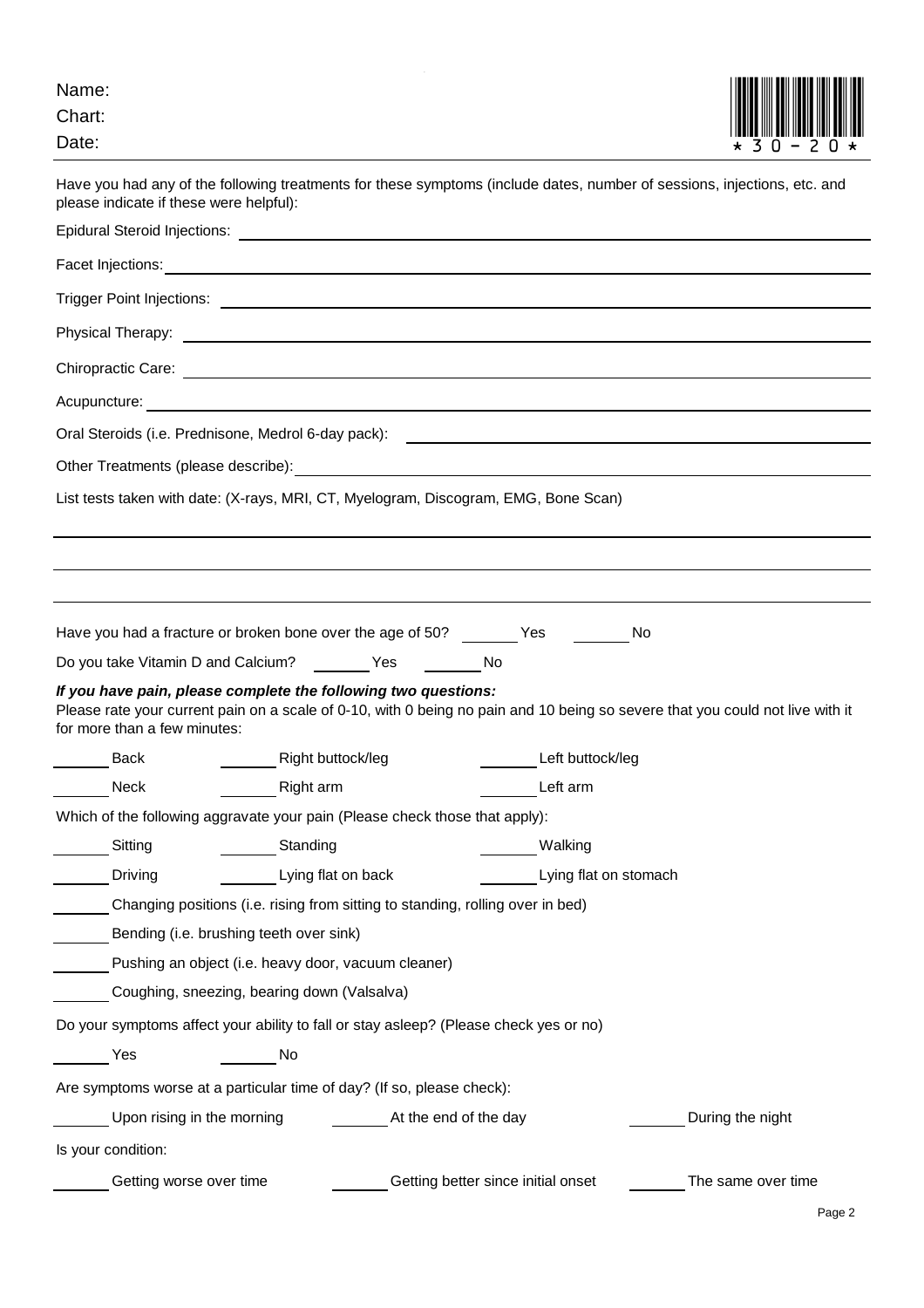Name:

Chart:



#### **PAST MEDICAL HISTORY**

Are you currently having or have you had any of the following conditions (check all that apply):

| <b>Heart Attack</b>        | <b>Diabetes</b>                | <b>Urinary Problems</b>           |
|----------------------------|--------------------------------|-----------------------------------|
| Seizure                    | <b>Stomach Ulcers</b>          | Gout                              |
| Stroke                     | <b>IBS</b>                     | Lupus                             |
| Asthma                     | <b>Thyroid Issues</b>          | Cancer                            |
| <b>COPD</b>                | Osteoporosis                   | Anemia                            |
| Emphysema                  | Osteopenia                     | <b>Clotting/Bleeding Disorder</b> |
| Pneumonia                  | <b>Rheumatoid Arthritis</b>    | Anxiety                           |
| <b>High Blood Pressure</b> | <b>Hepatitis/Liver Disease</b> | Depression                        |
| <b>High Cholesterol</b>    | HIV                            | Glaucoma/Cataracts                |
| Acid Reflux/GERD           | Tuberculosis                   | Migraines/Headaches               |
| Other:                     |                                |                                   |

#### **PREVIOUS SURGERIES (Please include date)**

## **CURRENT MEDICATIONS** (Please include prescription drugs, over-the-counter medications, vitamins, and supplements)

| Medication:   | Reason for taking: | Dose | Frequency: |
|---------------|--------------------|------|------------|
| $\mathbf 1$ . |                    |      |            |
| 2.            |                    |      |            |
| 3.            |                    |      |            |
| 4.            |                    |      |            |
| 5.            |                    |      |            |
| 6.            |                    |      |            |
|               |                    |      |            |
| 7.            |                    |      |            |
| 8.            |                    |      |            |
| 9.            |                    |      |            |
| 10.           |                    |      |            |

*(If more medications, please attach separate medication list with all information)*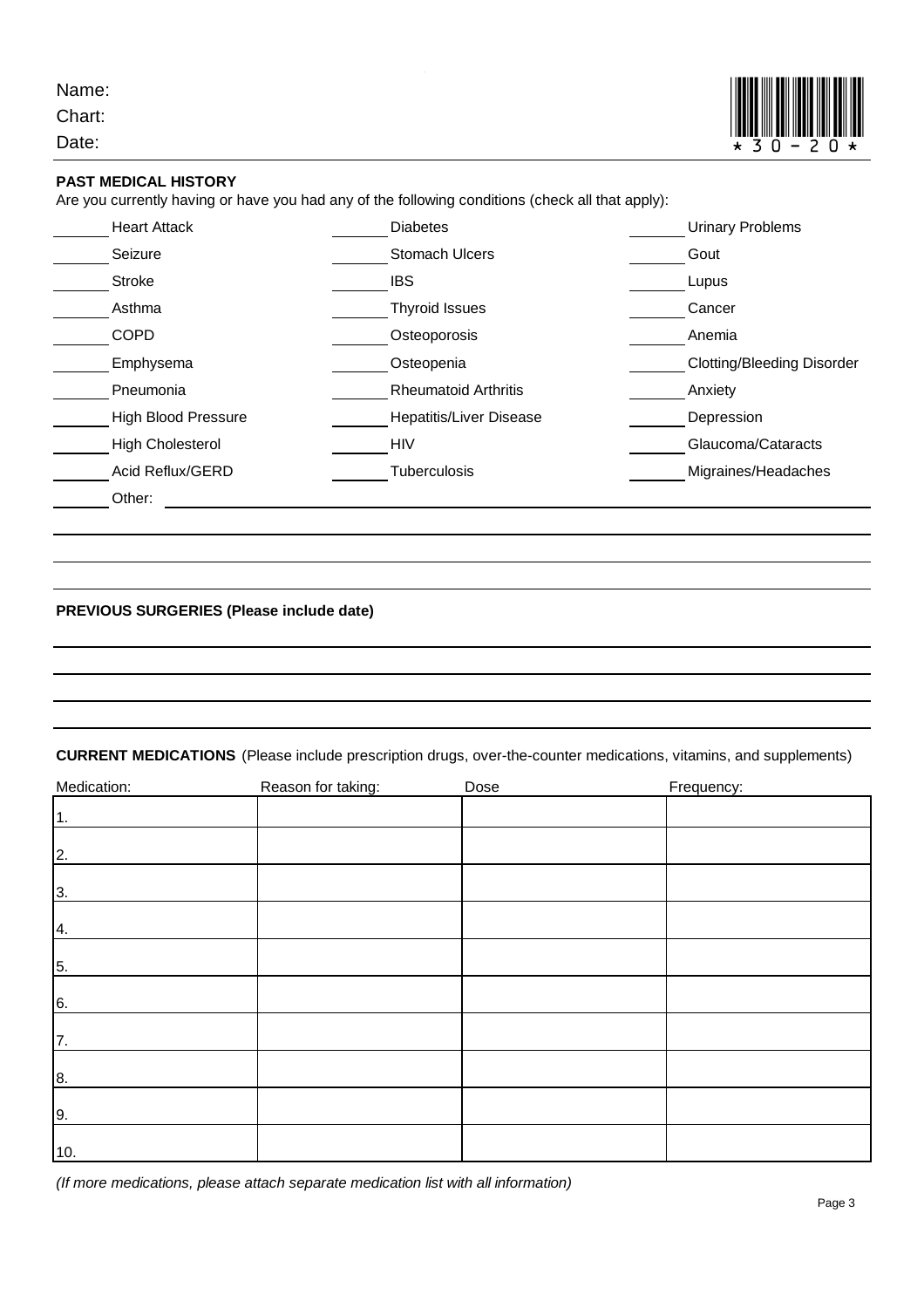| Name:                                                                                      |         |                                                           |                                                                                                                                    |                |
|--------------------------------------------------------------------------------------------|---------|-----------------------------------------------------------|------------------------------------------------------------------------------------------------------------------------------------|----------------|
| Chart:                                                                                     |         |                                                           |                                                                                                                                    |                |
| Date:                                                                                      |         |                                                           |                                                                                                                                    | $50-$<br>2 O * |
| <b>MEDICATION ALLERGIES</b><br>Please list allergies:                                      |         | Reaction:                                                 |                                                                                                                                    |                |
|                                                                                            |         |                                                           |                                                                                                                                    |                |
|                                                                                            |         |                                                           |                                                                                                                                    |                |
|                                                                                            |         |                                                           |                                                                                                                                    |                |
| <b>SOCIAL HISTORY</b><br>Please check one of the following options:                        |         |                                                           |                                                                                                                                    |                |
| <b>Single</b>                                                                              | Married | $\mathcal{L}^{\text{max}}$ and $\mathcal{L}^{\text{max}}$ | Divorced                                                                                                                           | Widowed        |
|                                                                                            |         |                                                           |                                                                                                                                    |                |
|                                                                                            |         |                                                           |                                                                                                                                    |                |
|                                                                                            |         |                                                           |                                                                                                                                    |                |
|                                                                                            |         |                                                           |                                                                                                                                    |                |
|                                                                                            |         |                                                           |                                                                                                                                    |                |
|                                                                                            |         |                                                           | If yes or any history of smoking, number of packs per day?<br>The manuscript of the state of packs and the state of packs per day? |                |
|                                                                                            |         |                                                           |                                                                                                                                    |                |
| Do you drink alcohol? Yes                                                                  |         |                                                           | No Cuit (Date: 2008)                                                                                                               |                |
| If yes, number of drinks per week on average?                                              |         |                                                           |                                                                                                                                    |                |
| $(1 \text{ drink} = 12 \text{ oz beer}, 5 \text{ oz of wine}, 1.5 \text{ oz hard liquor})$ |         |                                                           |                                                                                                                                    |                |
| <b>FAMILY HISTORY</b>                                                                      |         |                                                           | Have any immediate family members been diagnosed with the following conditions (please check box and list relationship to          |                |
| individual):                                                                               | Yes     | No                                                        | Relationship                                                                                                                       |                |
| <b>Spinal Disorders</b>                                                                    |         |                                                           |                                                                                                                                    |                |
| Muscle/Nerve Disorders                                                                     |         |                                                           |                                                                                                                                    |                |

Rheumatoid Arthritis

 $\overline{\phantom{a}}$ 

 $\overline{\phantom{a}}$ 

L

٠

 $\overline{\phantom{a}}$ 

L,

 $\sim$ 

 $\overline{a}$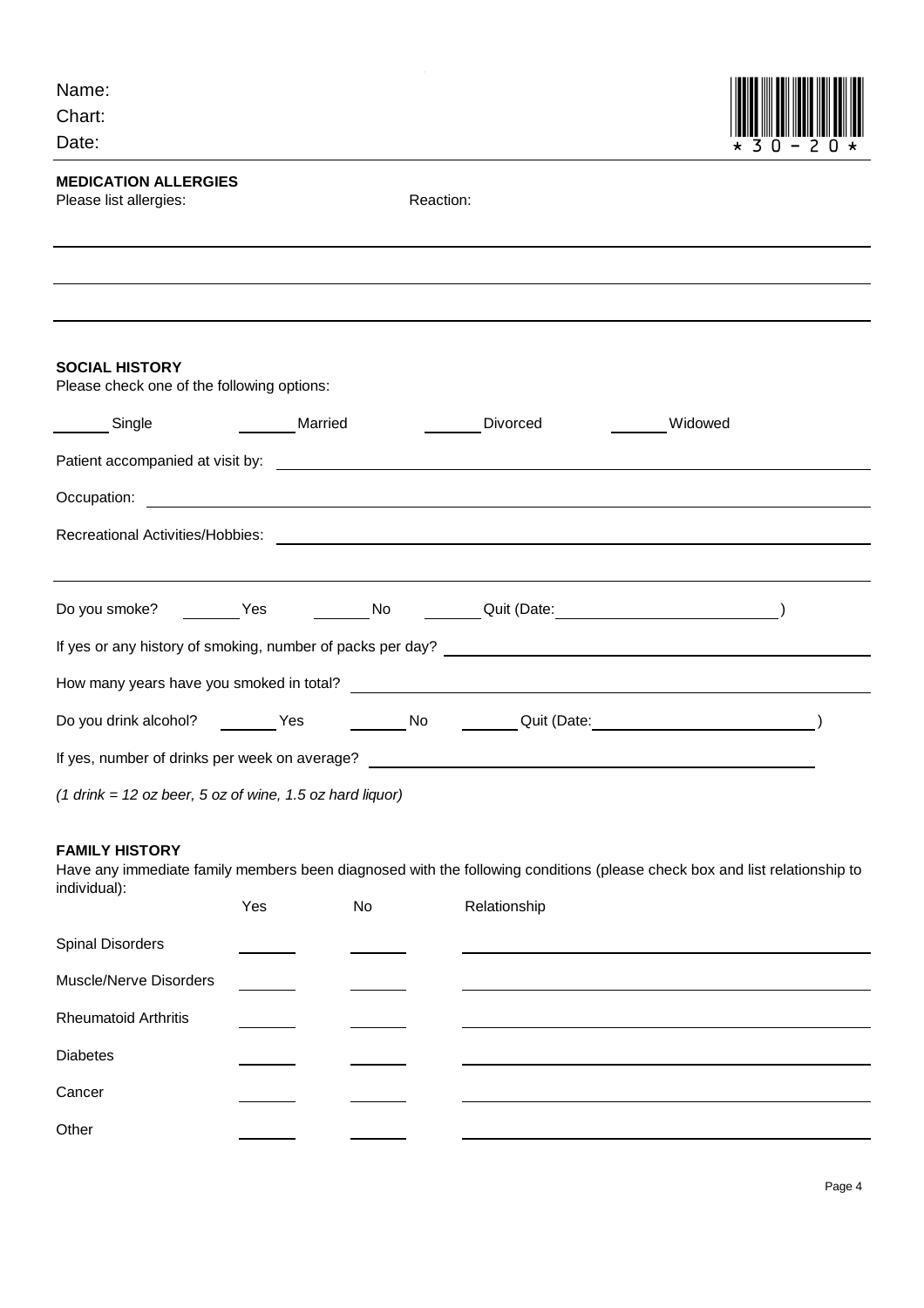| Name: |
|-------|
|-------|

Chart: Date:



## *THIS PAGE TO BE COMPLETED BY CLINICIAN OR M.D. AT TIME OF VISIT*

| <b>REVIEW OF SYSTEMS</b>                                                                                                                                                                                                             |
|--------------------------------------------------------------------------------------------------------------------------------------------------------------------------------------------------------------------------------------|
| General experiments and the set of the set of the set of the set of the set of the set of the set of the set of the set of the set of the set of the set of the set of the set of the set of the set of the set of the set of        |
| Skin <u>and the second control of the second control of the second control of the second control of the second control of the second control of the second control of the second control of the second control of the second con</u> |
| Neurological experiments and the contract of the contract of the contract of the contract of the contract of the contract of the contract of the contract of the contract of the contract of the contract of the contract of t       |
|                                                                                                                                                                                                                                      |
|                                                                                                                                                                                                                                      |
| Pulmonary Pulmonary Pulmonary Pulmonary Pulmonary Pulmonary Pulmonary Pulmonary Pulmonary Pulmonary Pulmonary Pulmonary Pulmonary Pulmonary Pulmonary Pulmonary Pulmonary Pulmonary Pulmonary Pulmonary Pulmonary Pulmonary Pu       |
| Gastrointestinal experience and the contract of the contract of the contract of the contract of the contract of the contract of the contract of the contract of the contract of the contract of the contract of the contract o       |
|                                                                                                                                                                                                                                      |
| Renal <u>experience</u> and the contract of the contract of the contract of the contract of the contract of the contract of the contract of the contract of the contract of the contract of the contract of the contract of the con  |
|                                                                                                                                                                                                                                      |
| Other                                                                                                                                                                                                                                |

### **PHYSICAL EXAM**

## **VITAL SIGNS:**

| <b>BP</b> |              | <b>HR</b>                     | <b>RR</b> |              | Temp                    | <b>Height</b> | Weight |
|-----------|--------------|-------------------------------|-----------|--------------|-------------------------|---------------|--------|
| Gen:      | $\mathbf{L}$ | well developed/well nourished |           | $\mathbf{L}$ | 1 no acute distress     |               |        |
| Neuro:    |              | NC/AT                         |           |              | PERRL                   |               |        |
|           |              | CTA b/l                       |           |              | No W/R/R                |               |        |
|           |              | <b>RRR</b>                    |           |              | No M/R/G                |               |        |
| Abd:      |              | NT/ND                         |           |              | ] Positive bowel sounds |               |        |
| Ext:      | $\mathbf{L}$ | No edema                      |           | L            | < 2 cap refill          |               |        |
| Derm:     |              | No ulcers/rashes              |           |              |                         |               |        |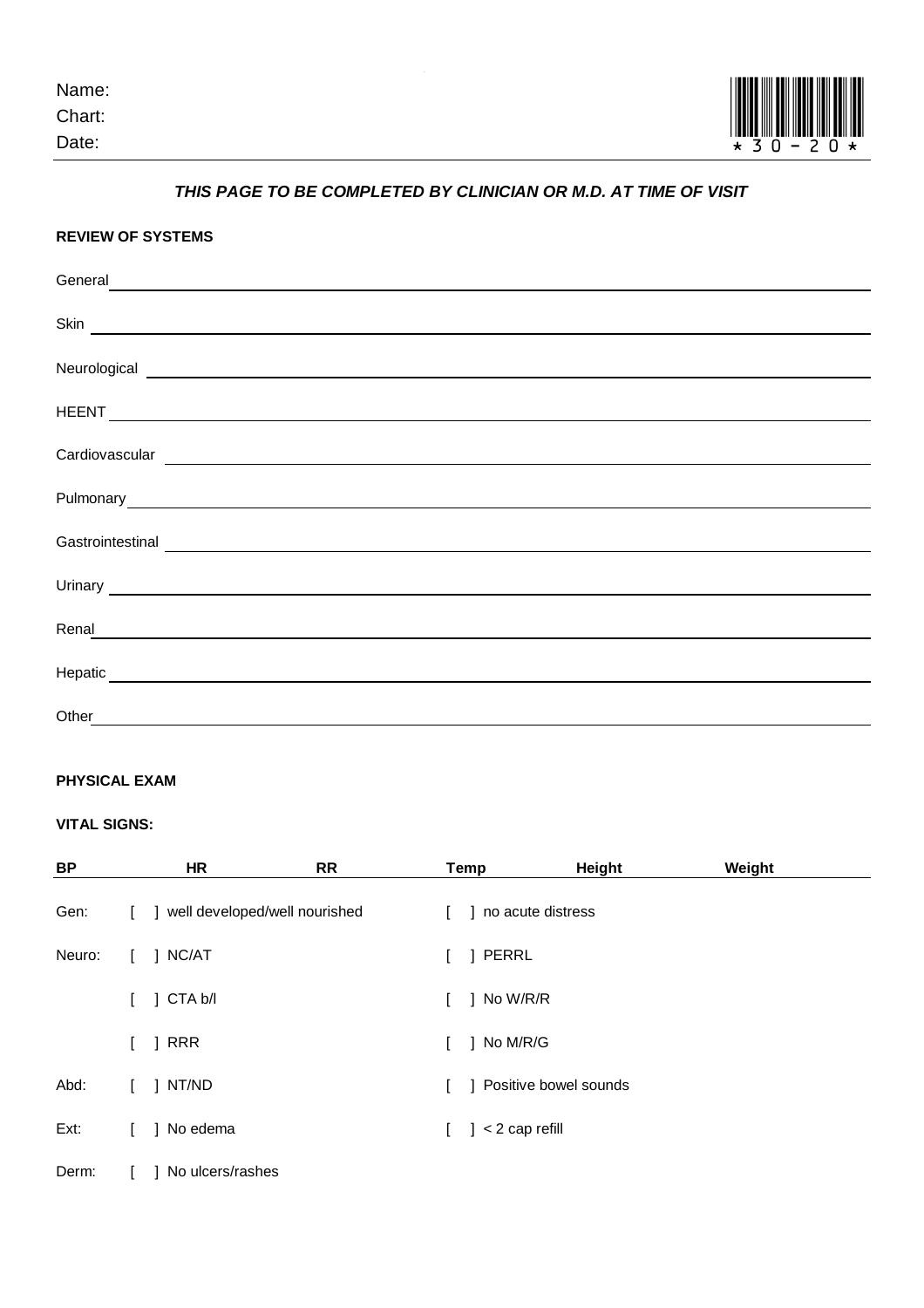Chart:



## **PATIENT PAIN DRAWING**

#### *Where is your pain now?*

Mark the areas on your body where you feel the sensations described below, using the appropriate symbol. Mark the areas of radiation, include all affected areas. To complete the picture, please draw in your face.



#### *How bad is your pain now?*

Please mark with an X on the body form where the pain is worst now.

Please mark on the line below how bad your pain is now.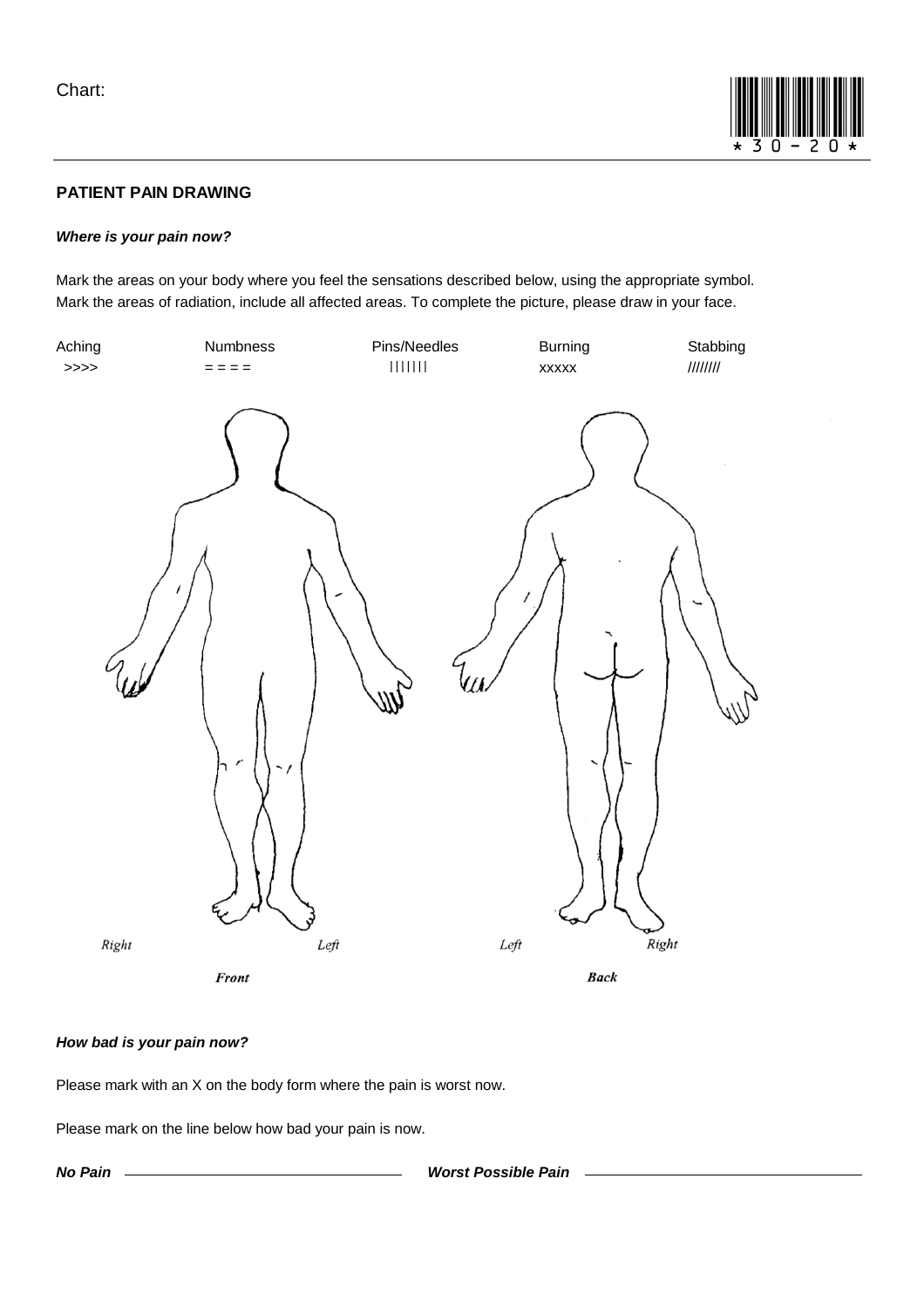# This page to be completed<br>by M.D. at time of visit.  $\begin{bmatrix} 1 & 0 & 0 \\ 0 & 1 & 0 \\ 0 & 0 & 0 \end{bmatrix}$ **by M.D. at time of visit.**



**CHIEF COMPLAINT EXAMINATION Init: Date dict: Neck Back Neck Back** Pain *Right Left Right Left* Loc *Reflexes* B \_\_\_\_\_|\_\_\_\_\_\_ \_\_\_\_\_|\_\_\_\_\_\_ K Numb T \_\_\_\_\_|\_\_\_\_\_\_ \_\_\_\_\_|\_\_\_\_\_\_ A BR \_\_\_\_\_|\_\_\_\_\_\_\_ \_\_\_\_\_|\_\_\_\_\_\_ Clo P/N Hof \_\_\_\_\_|\_\_\_\_\_\_ \_\_\_\_\_|\_\_\_\_\_\_ Bab IRR \_\_\_\_\_|\_\_\_\_\_\_ Weak *Sensation* B/B Sx C5 \_\_\_\_\_\_|\_\_\_\_\_\_\_ \_\_\_\_\_\_\_\_\_\_\_\_\_\_ L2 B/Gait C6 \_\_\_\_\_|\_\_\_\_\_\_ \_\_\_\_\_|\_\_\_\_\_\_ L3 C7 \_\_\_\_\_|\_\_\_\_\_\_ \_\_\_\_\_|\_\_\_\_\_\_ L4 Lher C8 \_\_\_\_\_|\_\_\_\_\_\_ \_\_\_\_\_|\_\_\_\_\_\_ L5 Spur T1 \_\_\_\_\_\_|\_\_\_\_\_\_\_ \_\_\_\_\_|\_\_\_\_\_\_\_ S1 Abd TR \_\_\_\_\_|\_\_\_\_\_\_ Val *Power* NP D <u>\_\_\_\_\_|\_\_\_\_\_\_</u> \_\_\_\_\_|\_\_\_\_\_\_\_ HF B \_\_\_\_\_|\_\_\_\_\_\_ \_\_\_\_\_|\_\_\_\_\_\_ HA d Pos WE \_\_\_\_\_|\_\_\_\_\_\_ \_\_\_\_\_|\_\_\_\_\_\_ Q Walk T \_\_\_\_\_|\_\_\_\_\_\_ \_\_\_\_\_|\_\_\_\_\_\_ TA Stand WF \_\_\_\_\_\_|\_\_\_\_\_\_ \_\_\_\_\_|\_\_\_\_\_\_\_ EHL Sit FE \_\_\_\_\_\_|\_\_\_\_\_\_\_ \_\_\_\_\_\_|\_\_\_\_\_\_\_ Hab Sup GR \_\_\_\_\_|\_\_\_\_\_\_ \_\_\_\_\_|\_\_\_\_\_\_ Hex Prone Fab \_\_\_\_\_|\_\_\_\_\_\_ \_\_\_\_\_|\_\_\_\_\_\_ GS Drive \_\_\_\_\_|\_\_\_\_\_\_ Hams Sleep Work Mondale Marked Raise Marked List Gower<br>
Rec FF TW/HW SLR FF Rec TW/HW SLR FF Lhermitte's CLSR EX Spurling Bowstring Gait Shoulder FST Pulse Crpl Tnl **Prone** Rectal Cubt Tnl Stairs Hip **SNt** NSAID TPI Requirement of the Contract of the Contract of the Contract of the Contract of the Contract of the Contract of the Contract of the Contract of the Contract of the Contract of the Contract of the Contract of the C Analgesics **EXECUTE:** FI Brace OS PT PT PAIN Clinic POS ESI EMG DX: Tests: X-Rays Bonescan CT<br>MRI RX: Surgical Myelogram EMG<br>Discogram Conservative: **Other**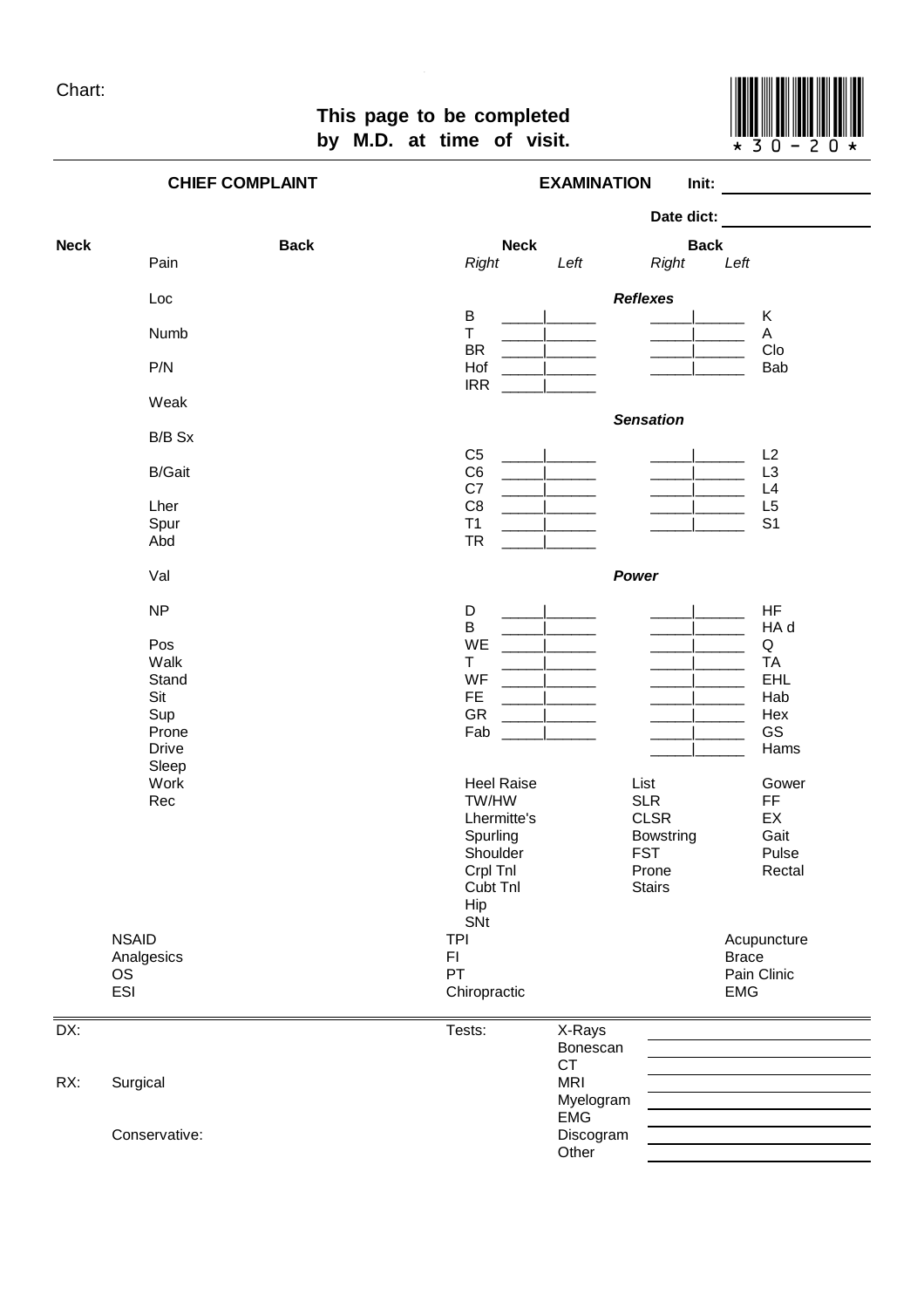Chart: **30**



|                                                                                                                                                                                 |                                                            |                   |                 | SF-12 (version 1) Health Survey |                          |                             |                                                                                                                                                                                                                                                        |  |
|---------------------------------------------------------------------------------------------------------------------------------------------------------------------------------|------------------------------------------------------------|-------------------|-----------------|---------------------------------|--------------------------|-----------------------------|--------------------------------------------------------------------------------------------------------------------------------------------------------------------------------------------------------------------------------------------------------|--|
| Patient Name:<br>Date:                                                                                                                                                          |                                                            |                   |                 |                                 |                          | Chart#: $30$                |                                                                                                                                                                                                                                                        |  |
| Visit Type:                                                                                                                                                                     | $\square$ Pre-op                                           | $\Box$ 6 weeks    | $\Box$ 3 months |                                 | $\Box$ 6 months          | $\Box$ 12 months            |                                                                                                                                                                                                                                                        |  |
| $\Box$ 18 months                                                                                                                                                                | $\square$ 24 months                                        | □ Other (Specify) |                 |                                 |                          |                             |                                                                                                                                                                                                                                                        |  |
| please give the best answer you can.                                                                                                                                            |                                                            |                   |                 |                                 |                          |                             | This survey asks for your views about your health. This information will help track of how you feel and how well you are able<br>to do your usual activities. Answer each question by choosing one answer. If you are unsure how to answer a question, |  |
| 1. In general, would you say your health is: (mark one response)                                                                                                                |                                                            |                   |                 |                                 |                          |                             |                                                                                                                                                                                                                                                        |  |
| $\square$ Excellent                                                                                                                                                             | □ Very Good                                                |                   | $\Box$ Good     | $\square$ Fair                  |                          | $\Box$ Poor                 |                                                                                                                                                                                                                                                        |  |
| The following questions are about activities you might do during a typical day. Does your health now limit you in these<br>activities? If so, how much? (mark one on each line) |                                                            |                   |                 |                                 |                          |                             |                                                                                                                                                                                                                                                        |  |
|                                                                                                                                                                                 |                                                            |                   |                 |                                 | Yes,<br>limited<br>a lot | Yes,<br>limited<br>a little | No, not<br>limited<br>at all                                                                                                                                                                                                                           |  |
| 2.<br>Moderate activities such as moving a table, pushing a<br>vacuum cleaner, bowling or playing golf.                                                                         |                                                            | □                 |                 | □                               |                          |                             |                                                                                                                                                                                                                                                        |  |
| 3.                                                                                                                                                                              | Climbing several flights of stairs.                        |                   |                 |                                 | $\Box$<br>$\Box$         |                             | П                                                                                                                                                                                                                                                      |  |
| of your physical health? (mark one on each line)                                                                                                                                |                                                            |                   |                 |                                 |                          |                             | During the past 4 weeks, have you had any of the following problems with your work or other regular daily activities as a result                                                                                                                       |  |
|                                                                                                                                                                                 |                                                            |                   |                 | Yes                             | No                       |                             |                                                                                                                                                                                                                                                        |  |
| 4.                                                                                                                                                                              | Accomplished less than you would like                      |                   |                 | □                               | □                        |                             |                                                                                                                                                                                                                                                        |  |
| 5.                                                                                                                                                                              | Were limited in the kind of work or other activities.      |                   |                 | □                               | □                        |                             |                                                                                                                                                                                                                                                        |  |
| of any emotional problems (such as feeling depressed or anxious)? (mark one on each line)                                                                                       |                                                            |                   |                 | Yes                             | No                       |                             | During the past 4 weeks, have you had any of the following problems with your work or other regular daily activities as a result                                                                                                                       |  |
| 6.                                                                                                                                                                              | Accomplished less than you would like                      |                   |                 | □                               | □                        |                             |                                                                                                                                                                                                                                                        |  |
| 7.                                                                                                                                                                              | Did not do work or other activities as carefully as usual. |                   |                 | □                               | □                        |                             |                                                                                                                                                                                                                                                        |  |
| housework)? (mark one response)                                                                                                                                                 |                                                            |                   |                 |                                 |                          |                             | 8. During the past 4 weeks, how much did pain interfere with your normal work (including both work outside the home and                                                                                                                                |  |
| $\Box$ Not at all                                                                                                                                                               | $\Box$ A little bit                                        | $\Box$ Moderately |                 | $\Box$ Quite a bit              | $\square$ Extremely      |                             |                                                                                                                                                                                                                                                        |  |
|                                                                                                                                                                                 |                                                            |                   |                 |                                 |                          |                             | Formatted 2009                                                                                                                                                                                                                                         |  |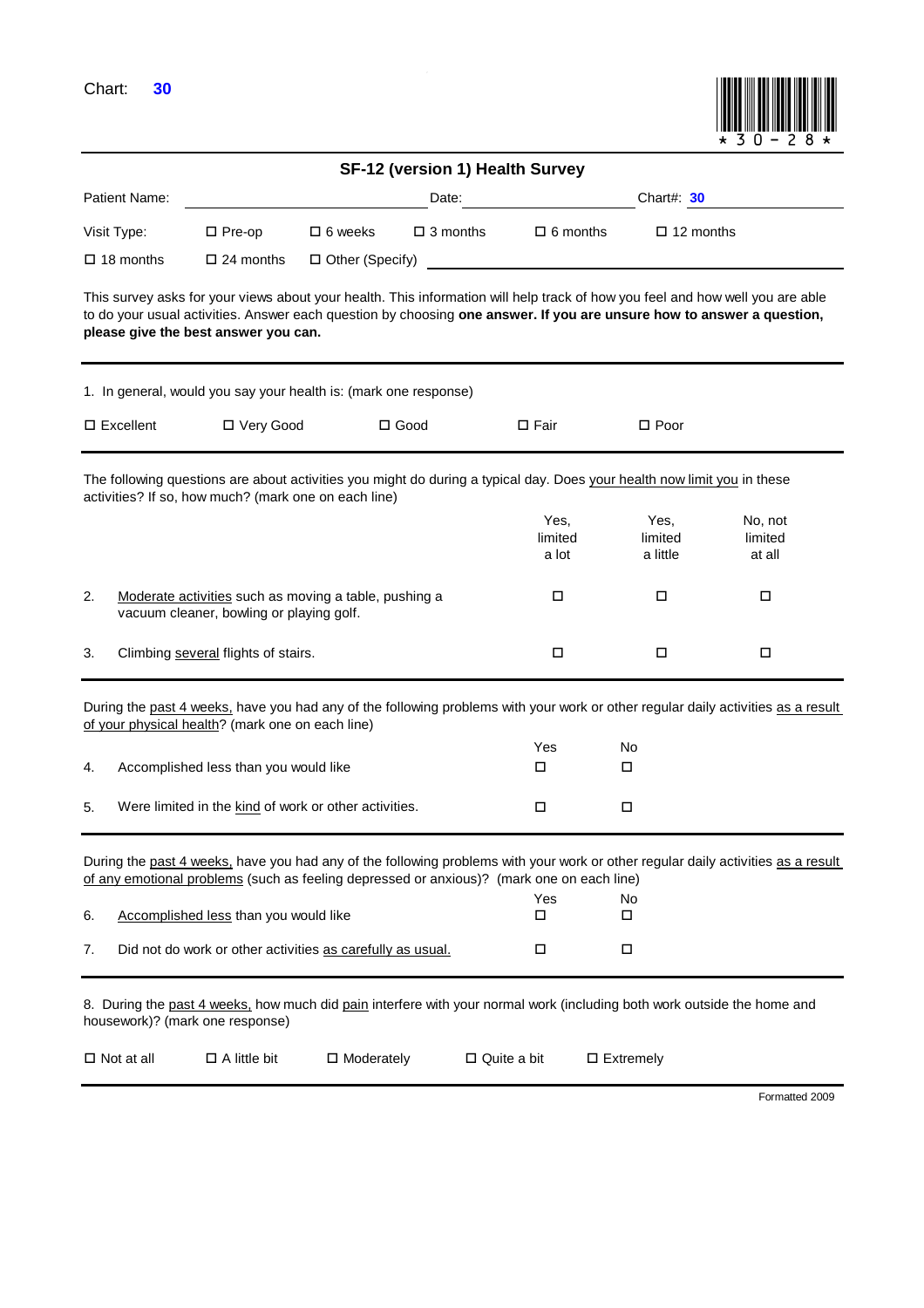

#### **SF-12 (version 1) Health Survey (continued)**

These questions are about how you feel and how things have been with you during the past 4 weeks. For each question, please give the one answer that comes closest to the way you have been feeling. How much of the time during the past 4 weeks .......

(mark one on each line)

|     |                                     | All of<br>the<br>time | Most of<br>the<br>time | A good<br>bit of<br>the time | Some<br>of the<br>time | A little<br>of the<br>time | None<br>of the<br>time |
|-----|-------------------------------------|-----------------------|------------------------|------------------------------|------------------------|----------------------------|------------------------|
| 9.  | Have you felt calm and peaceful?    | □                     | □                      | □                            | □                      | П                          | □                      |
| 10. | Did you have a lot of energy?       | □                     | □                      | □                            | □                      | П                          | □                      |
| 11. | Have you felt downhearted and blue? | □                     | ◻                      | □                            | □                      | □                          | □                      |

12. During the past 4 weeks, how much of the time has your physical health or emotional problems interfered with your social activities (like visiting with friends, relatives, etc.)? (mark one response)

| All of the<br>time | Most of<br>the time | Some of<br>the time | A little of<br>the time | None of<br>the time |  |
|--------------------|---------------------|---------------------|-------------------------|---------------------|--|
| П                  | □                   | □                   |                         | ◻                   |  |
| Patient Signature  |                     |                     | Date:                   |                     |  |

\*\*\*\*\*\*Please ensure that all items have been completed!\*\*\*\*\*\*

Formatted 2009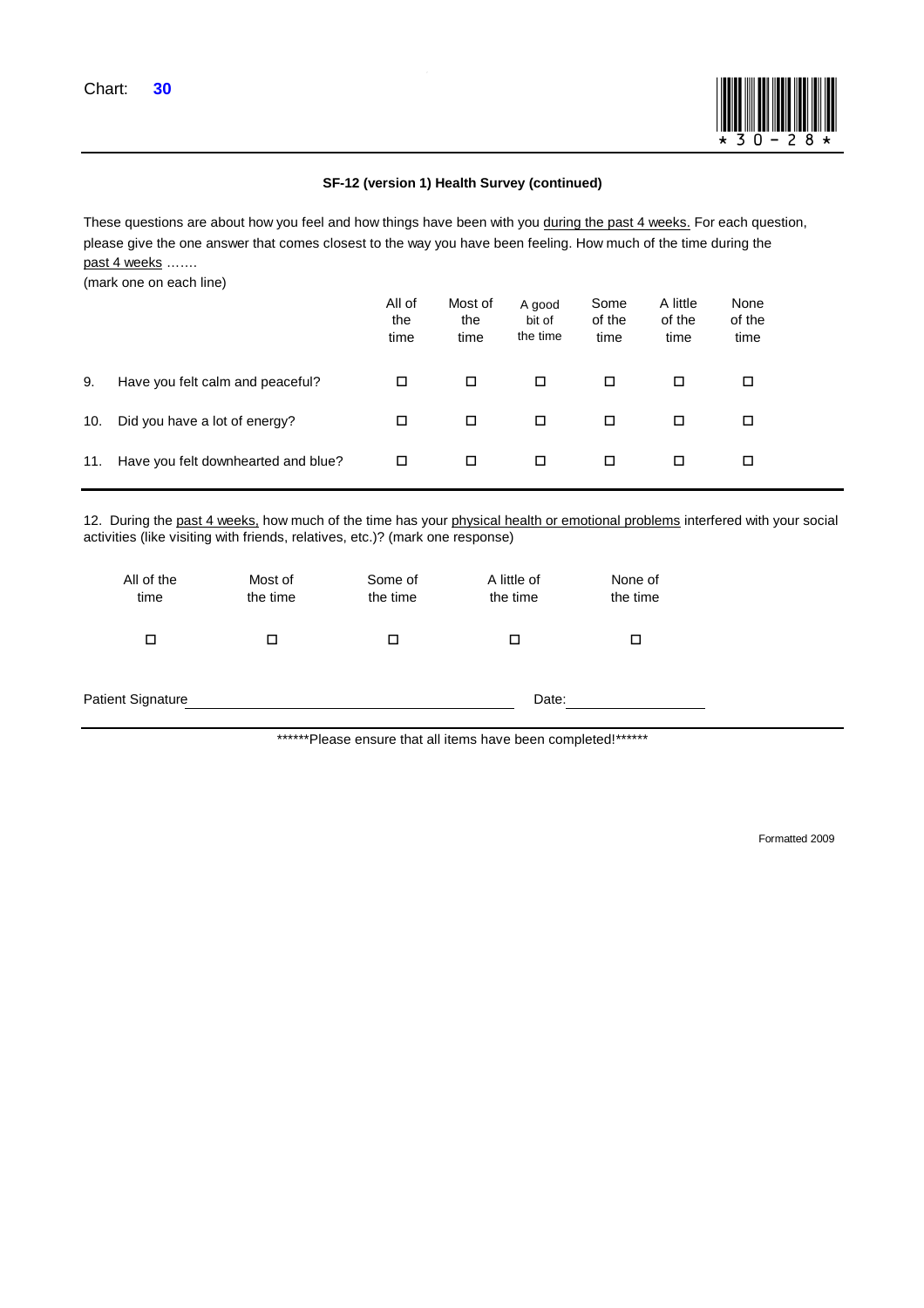

# **FRANK P. CAMMISA, JR., M.D., F.A.C.S. ANDREW A. SAMA, M.D. ALEX P. HUGHES, M.D.**

SPINAL SURGERY THE HOSPITAL FOR SPECIAL SURGERY EAST RIVER PROFESSIONAL BUILDING 523 EAST 72ND STREET, NEW YORK, NY 10021 Telephone: 212-606-1946

# Pharmacy Information:

Name of Pharmacy:

Address:

Telephone:

Please note this will be scanned in your chart for any prescription(s) requested by your doctor.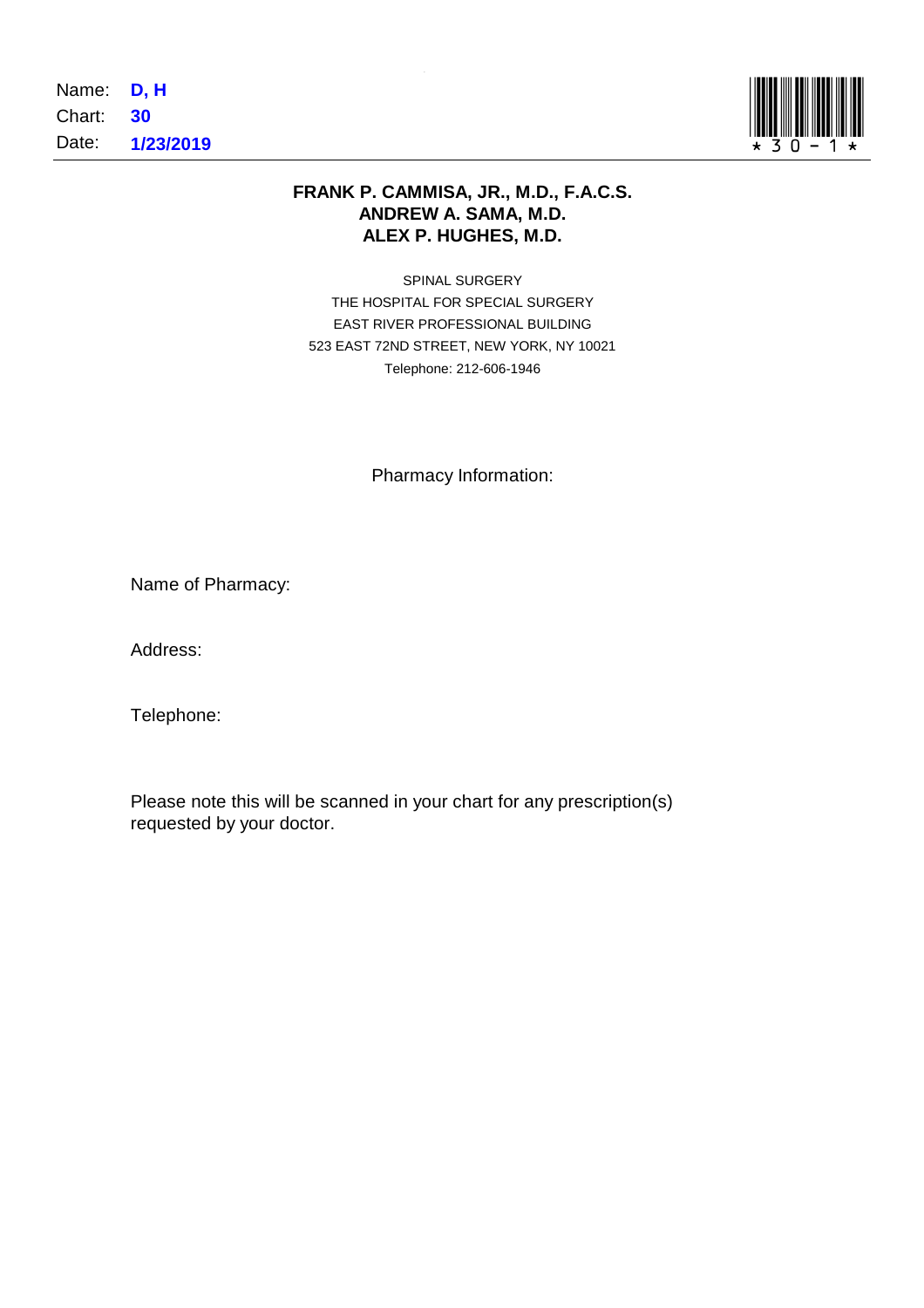

# **HOSPITAL FOR SPECIAL SURGERY**

# **PATIENT REGISTRATION FORM HOSPITAL FOR SPECIAL SURGERY**

**Patient Label**

| <b>PATIENT DEMOGRAPHICS</b>                                          |                                    |                                     |                               |                                                    |                       |                                                                      |                       |  |
|----------------------------------------------------------------------|------------------------------------|-------------------------------------|-------------------------------|----------------------------------------------------|-----------------------|----------------------------------------------------------------------|-----------------------|--|
| NAME (AS LISTED ON IDENTIFICATION)                                   |                                    | PREFERRED NAME                      |                               |                                                    | DATE OF BIRTH         | SOC. SEC. NUMBER                                                     |                       |  |
| SEX ASSIGNED AT BIRTH                                                |                                    | SEX LISTED WITH HEALTH INSURANCE    | WHAT IS YOUR GENDER IDENTITY? |                                                    |                       | PREFERRED PRONOUNS                                                   |                       |  |
| <b>D</b> FEMALE                                                      | <b>O</b> FEMALE                    |                                     |                               | □ SAMES AS SEX LISTED WITH INSURANCE               |                       |                                                                      |                       |  |
| <b>D</b> MALE                                                        | <b>D</b> MALE                      |                                     |                               |                                                    |                       | □ She/Her<br>$\square$ Ze/Hir                                        | □ He/His/Him          |  |
| <b>D</b> INTERSEX                                                    |                                    |                                     | $\square$ OTHER:              |                                                    |                       |                                                                      |                       |  |
| PERMANENT STREET ADDRESS                                             |                                    |                                     | <b>CITY</b><br><b>STATE</b>   |                                                    |                       | ZIP CODE                                                             |                       |  |
| <b>COUNTRY</b><br>HOME PHONE                                         |                                    | CELL PHONE                          |                               | E-MAIL ADDRESS O MYCHART                           |                       | <b>IDISCHARGE INSTRUCTIONS</b>                                       | <b>D</b> DECLINE      |  |
| TEMPORARY ADDRESS (IF APPLICABLE)                                    |                                    |                                     |                               | <b>CITY</b>                                        |                       | <b>STATE</b>                                                         | ZIP CODE              |  |
|                                                                      |                                    |                                     |                               |                                                    |                       |                                                                      |                       |  |
| <b>GENERAL INFORMATION</b>                                           |                                    |                                     |                               |                                                    |                       |                                                                      |                       |  |
| <b>HISPANIC ETHNICITY?</b>                                           |                                    |                                     | RACE                          | <b>ADDITIONAL RACE</b>                             |                       | <b>ETHNICITY</b>                                                     |                       |  |
| <b>D</b> YES<br>$\square$ NO                                         | <b>II UNKNOWN</b>                  | <b>D</b> DECLINE                    |                               |                                                    |                       |                                                                      |                       |  |
| FURHTER DESCRIPTION OF ETHNICITY #1                                  |                                    | FURHTER DESCRIPTION OF ETHNICITY #2 |                               |                                                    |                       | RATE YOUR ABILITY TO SPEAK AND UNDERSTAND ENGLISH                    |                       |  |
|                                                                      |                                    |                                     |                               | <b>D</b> VERY WELL<br><b>D UNAVAILABLE</b>         | $\square$ WELL        | □ NOT WELL □ NOT AT ALL                                              | <b>ID DECLINED</b>    |  |
| WHAT IS YOUR PREFERRED SPOKEN LANGUAGE FOR HEALTH CARE INSTRUCTIONS? |                                    |                                     |                               |                                                    |                       | IN WHAT LANGUAGE WOULD YOU PREFER READING HEALTH CARE INSTRUCTIONS?  |                       |  |
|                                                                      |                                    |                                     |                               |                                                    |                       |                                                                      |                       |  |
| WOULD YOU LIKE AN INTERPRETER FREE OF RELIGION                       |                                    |                                     |                               |                                                    |                       | WOULD YOU LIKE RELIGIOUS SERVICES DURING INPATIENT STAY?             |                       |  |
| CHARGE?                                                              |                                    |                                     | <b>D</b> YES<br>$\square$ NO  |                                                    |                       |                                                                      |                       |  |
| $\square$ NO<br><b>D</b> YES                                         |                                    |                                     |                               |                                                    |                       |                                                                      |                       |  |
| <b>MARITAL STATUS</b>                                                | VISUALLY IMPAIRED?<br><b>D</b> YES | $\square$ NO                        |                               | PLEASE LIST ANY VISUAL OR HEARING NEEDS            |                       |                                                                      |                       |  |
|                                                                      |                                    |                                     |                               |                                                    |                       |                                                                      |                       |  |
| <b>PATIENT CONTACTS</b>                                              |                                    |                                     |                               |                                                    |                       |                                                                      |                       |  |
| PRIMARY CARE PROVIDER (PCP)                                          |                                    | PCP TELEPHONE NUMBER                |                               | NOTIFIY PCP OF ADMISSION?<br>□ YES<br>$\square$ NO |                       | NOTIFIY PCP OF RESULTS?<br>$\Box$ ALL<br>D ABNORMAL<br><b>D</b> NONE |                       |  |
| REFERRING PROVIDER                                                   |                                    |                                     | REFERRING PROVIDER TELEPHONE  |                                                    |                       |                                                                      |                       |  |
| PATIENT'S EMPLOYER                                                   |                                    | PATIENT OCCUPATION                  |                               | <b>D</b> FULL-TIME<br><b>D RETIRED</b>             |                       | <b>D</b> PART-TIME                                                   | RETIREMENT DATE       |  |
|                                                                      |                                    |                                     |                               |                                                    |                       | <b>D</b> STUDENT                                                     |                       |  |
| EMPLOYER ADDRESS (no., street, city, state, zip code)                |                                    |                                     |                               |                                                    |                       | <b>EMPLOYER PHONE</b>                                                |                       |  |
|                                                                      |                                    |                                     |                               |                                                    |                       |                                                                      |                       |  |
| <b>EMERGENCY CONTACT</b>                                             |                                    |                                     |                               |                                                    |                       |                                                                      |                       |  |
| FULL NAME CONTACT #1                                                 |                                    |                                     |                               | ADDRESS (no., street, apt#, city, state, zip code) |                       |                                                                      |                       |  |
| <b>HOME PHONE</b>                                                    | <b>WORK NUMBER</b>                 |                                     |                               | RELATIONSHIP TO PATIENT                            |                       | LEGAL GUARDIAN?                                                      | SUPPORT PERSON?       |  |
|                                                                      |                                    | CELL PHONE                          |                               | <b>D</b> YES<br>$\square$ NO                       | □ YES<br>$\square$ NO |                                                                      |                       |  |
| FULL NAME CONTACT #2                                                 |                                    |                                     |                               | ADDRESS (no., street, apt#, city, state, zip code) |                       |                                                                      |                       |  |
| HOME PHONE<br><b>WORK NUMBER</b>                                     |                                    | <b>CELL PHONE</b>                   |                               | RELATIONSHIP TO PATIENT                            |                       | LEGAL GUARDIAN?                                                      | SUPPORT PERSON?       |  |
|                                                                      |                                    |                                     |                               |                                                    |                       | □ YES<br>$\square$ NO                                                | □ YES<br>$\square$ NO |  |
| <b>PHARMACY INFORMATION</b>                                          |                                    |                                     |                               |                                                    |                       |                                                                      |                       |  |

**NAME: ADDRESS: PHONE NUMBER:** FAX NUMBER: